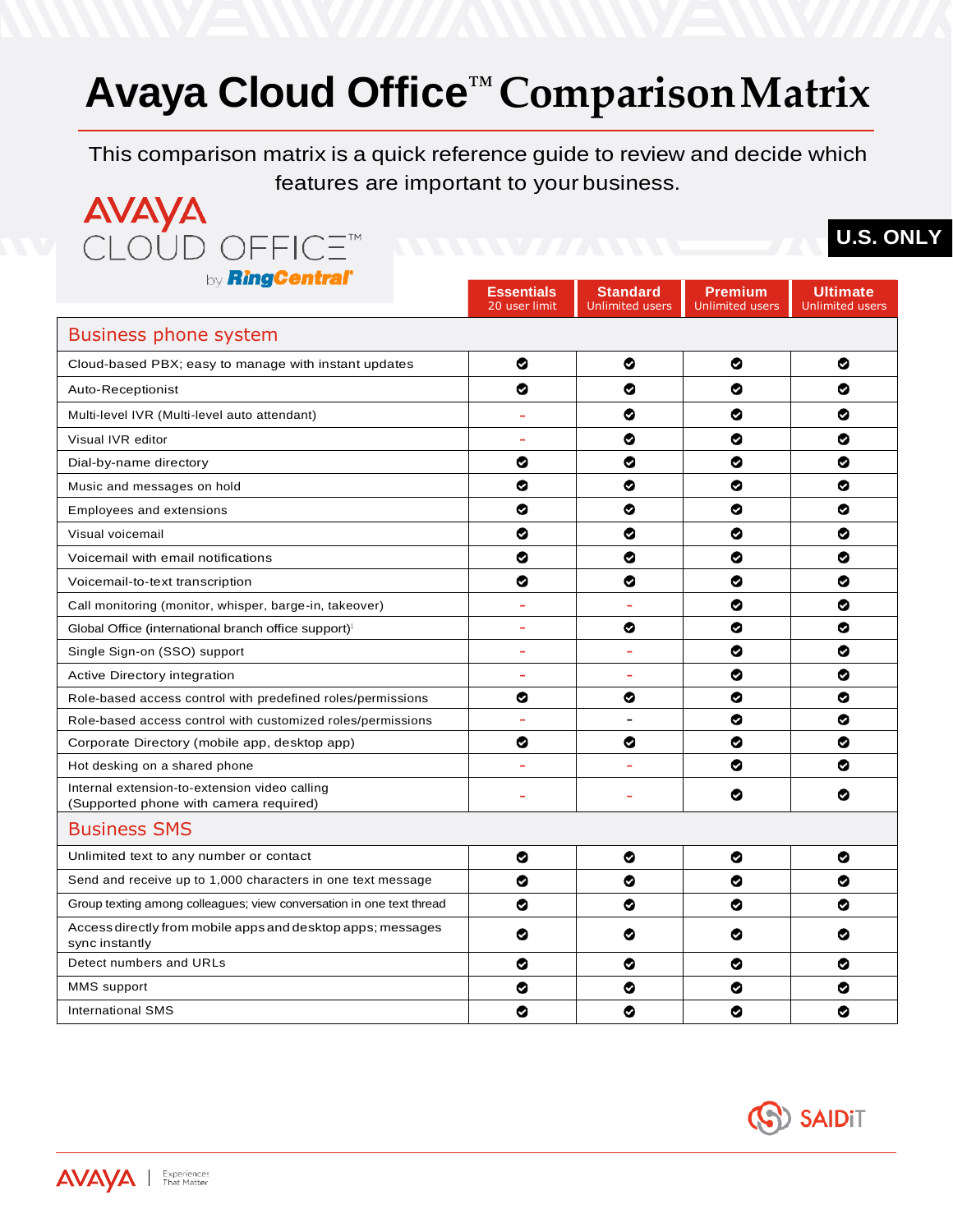**AVAYA** | Experiences

|                                                                                               | <b>Essentials</b><br>20 user limit | <b>Standard</b><br><b>Unlimited users</b> | <b>Premium</b><br><b>Unlimited users</b> | <b>Ultimate</b><br><b>Unlimited users</b> |
|-----------------------------------------------------------------------------------------------|------------------------------------|-------------------------------------------|------------------------------------------|-------------------------------------------|
| Call management                                                                               |                                    |                                           |                                          |                                           |
| Answering rules                                                                               | ◎                                  | ◎                                         | ❤                                        | ◙                                         |
| Call queues                                                                                   | ❤                                  | ◎                                         | ⊗                                        | ◎                                         |
| Call screening and blocking                                                                   | ❤                                  | ❤                                         | ❤                                        | ⊗                                         |
| Call logs                                                                                     | ❤                                  | ❤                                         | ❤                                        | ◉                                         |
| Call flip                                                                                     | ❤                                  | ❤                                         | ◙                                        | ◙                                         |
| Call transfer                                                                                 | ❤                                  | ❤                                         | ❤                                        | ⊗                                         |
| Call forwarding                                                                               | ❤                                  | ❤                                         | ❤                                        | ⊗                                         |
| Automatic call recording                                                                      |                                    |                                           | ◎                                        | ❤                                         |
| On-demand call recording                                                                      | ❤                                  | ❤                                         | ల                                        | ⊗                                         |
| Shared lines <sup>1</sup>                                                                     | ❤                                  | ❤                                         | ❤                                        | ⊗                                         |
| Call park (park calls in a public location in an account; pick up<br>with touch-tone support) | ❤                                  | ◎                                         | ❤                                        | ◉                                         |
| Park locations (private location only visible for assigned users<br>within a group)           | ⊗                                  | ల                                         | ⊗                                        | ◉                                         |
| Intercom $1$                                                                                  | $\overline{\phantom{a}}$           | ❤                                         | ❤                                        | ⊗                                         |
| Paging <sup>1</sup>                                                                           | $\overline{\phantom{a}}$           | ❤                                         | ◎                                        | ◙                                         |
| Inbound caller ID number                                                                      | ❤                                  | ❤                                         | ⊗                                        | ◉                                         |
| Inbound caller ID name (CNAME)                                                                | ÷.                                 | ÷                                         | ❤                                        | ⊗                                         |
| Outbound caller ID (phone, text, fax)                                                         | ◎                                  | ◎                                         | ◎                                        | ◎                                         |
| Return calls with *69                                                                         | ◎                                  | ◎                                         | ◎                                        | ◎                                         |
| Presence across multiple devices                                                              | ❤                                  | ◎                                         | ◎                                        | ◎                                         |
| <b>Extension dialing</b>                                                                      | ❤                                  | ◎                                         | ◎                                        | ◎                                         |
| Historical call reports                                                                       | ❤                                  | ◎                                         | ◎                                        | ◉                                         |
| User templates <sup>1</sup>                                                                   | ÷                                  | ❤                                         | ❤                                        | ⊗                                         |
| Text-to-conference quick start                                                                | ÷                                  | ◎                                         | ల                                        | ◙                                         |
| Missed call notification                                                                      | ❤                                  | ❤                                         | ❤                                        | ❤                                         |
| Native iOS app integrated calling                                                             | ❤                                  | ❤                                         | ❤                                        | ◉                                         |
| Company number labeling                                                                       | ❤                                  | ◎                                         | ❤                                        | ❤                                         |
| Audio conferencing                                                                            |                                    |                                           |                                          |                                           |
| Unlimited, easy access across devices                                                         | $\overline{\phantom{a}}$           | ◎                                         | ❤                                        | ❤                                         |
| Own unique bridge number and access codes                                                     | ÷                                  | ❤                                         | ❤                                        | ❤                                         |
| Host controls plus invite with international dial-in                                          | ÷                                  | ◎                                         | ◎                                        | ❤                                         |
| Local dial-in numbers in over 55 countries                                                    | ۰                                  | ◎                                         | ❤                                        | ❤                                         |
| Online meetings                                                                               |                                    |                                           |                                          |                                           |
| Host HD video conference on desktop or mobile                                                 | ÷                                  | Up to $100$<br>participants               | Up to 200<br>participants                | Up to 200<br>participants                 |
| Cloud recording                                                                               | $\overline{\phantom{a}}$           | ◎                                         | ❤                                        | ◉                                         |
| Meeting host controls, password and history, personal meeting ID                              | ۰                                  | ◎                                         | ❤                                        | ❤                                         |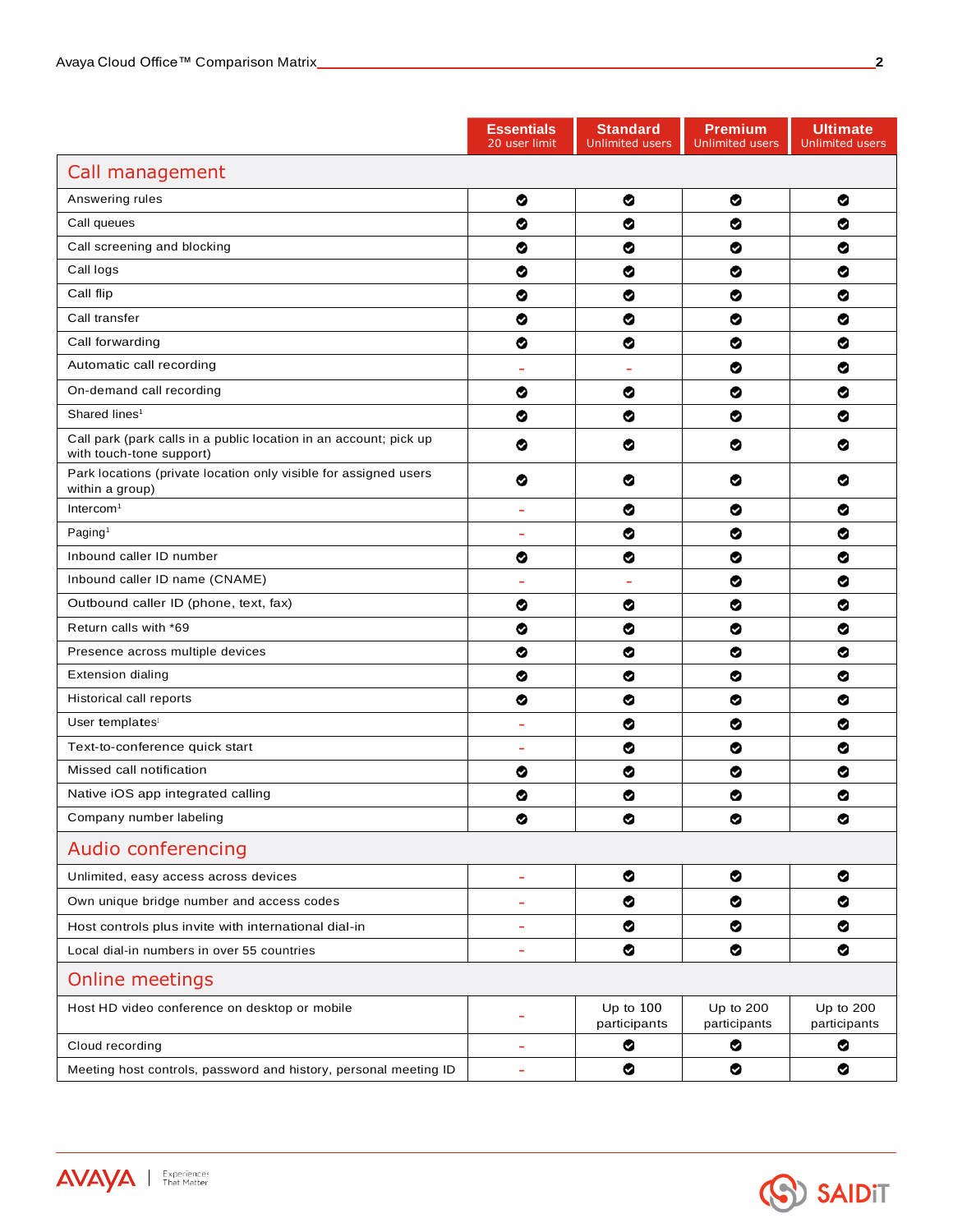|                                                                                                                  | <b>Essentials</b><br>20 user limit | <b>Standard</b><br>Unlimited users | <b>Premium</b><br><b>Unlimited users</b> | <b>Ultimate</b><br><b>Unlimited users</b> |
|------------------------------------------------------------------------------------------------------------------|------------------------------------|------------------------------------|------------------------------------------|-------------------------------------------|
| Screen sharing and annotation drawing                                                                            |                                    | ❤                                  | ⊗                                        | ⊗                                         |
| Join meetings using VoIP (computer audio) and PSTN<br>(Dial-In or CallMe)                                        |                                    | ❤                                  | ⊗                                        | ◎                                         |
| In meeting chat and private chat                                                                                 | ÷,                                 | ❤                                  | ❤                                        | ◎                                         |
| Schedule meeting from team messaging                                                                             | ÷,                                 | ◎                                  | ◎                                        | ⊗                                         |
| Escalate team messaging to video meeting                                                                         | ۰                                  | ❤                                  | ⊗                                        | ◎                                         |
| Full app functionality in browser with gallery view                                                              | ÷                                  | ◎                                  | ◎                                        | ⊗                                         |
| One click browser join                                                                                           | $\blacksquare$                     | ◎                                  | ◎                                        | ⊗                                         |
| Scheduling and recording APIs                                                                                    |                                    | ◎                                  | ⊗                                        | ⊗                                         |
| Usage and quality analytics                                                                                      | ÷                                  | ◎                                  | ⊗                                        | ⊗                                         |
| <b>Phone services</b>                                                                                            |                                    |                                    |                                          |                                           |
| Unlimited US and Canada calling                                                                                  | ◎                                  | ◎                                  | ◎                                        | ⊗                                         |
| Toll-free calling <sup>2</sup>                                                                                   | 100 mins                           | 1,000 mins                         | 2,500 mins                               | 10,000 mins                               |
| International calling                                                                                            | ◎                                  | ◎                                  | ⊗                                        | ⊗                                         |
| Smart numbers for voice and fax <sup>3</sup>                                                                     | ◎                                  | ◎                                  | ⊗                                        | ◎                                         |
| Directory listings                                                                                               | ◎                                  | ◎                                  | ◎                                        | ◎                                         |
| Phone number: toll-free, local, vanity, international <sup>4</sup>                                               | ◎                                  | ◎                                  | ◎                                        | ⊗                                         |
| International calling minutes bundles                                                                            |                                    | ◎                                  | ⊗                                        | ⊗                                         |
| HD voice on phones <sup>5</sup>                                                                                  | ❤                                  | ❤                                  | ◎                                        | ⊗                                         |
| RingMe® click-to-call me                                                                                         | ❤                                  | ❤                                  | ⊗                                        | ⊗                                         |
| RingOut <sup>®</sup> click-to-call out                                                                           | ❤                                  | ❤                                  | ⊗                                        | ⊗                                         |
| Log in with corporate email credentials                                                                          | ◎                                  | ❤                                  | ❤                                        | ⊗                                         |
| Avaya Cloud Office™ app for mobile and desktop                                                                   |                                    |                                    |                                          |                                           |
| Chat with internal and external contacts                                                                         | ⊗                                  | ◎                                  | ◎                                        | ⊗                                         |
| Full enterprise and global softphone calling capabilities                                                        | ◎                                  | ◎                                  | ◎                                        | ⊗                                         |
| Start conference call and online meetings within the app                                                         | ❤                                  | ⊗                                  | ⊗                                        | ⊗                                         |
| File sharing                                                                                                     | ❤                                  | ❤                                  | ⊗                                        | ⊗                                         |
| Search across all entities                                                                                       | ❤                                  | ❤                                  | ◎                                        | ❤                                         |
| Single Sign-on (SSO) support                                                                                     | $\overline{\phantom{a}}$           | $\overline{\phantom{a}}$           | ❤                                        | ❤                                         |
| Shortcuts for frequently used features: set away status, create<br>tasks, search, etc.                           | ❤                                  | ❤                                  | ◎                                        | ❤                                         |
| Unlimted cloud storage (messages, files, recordings)                                                             | ❤                                  | ❤                                  | ⊗                                        | ✅                                         |
| Unlimited posts                                                                                                  | ❤                                  | ❤                                  | ❤                                        | ❤                                         |
| Integrations including Google Drive, Box, Dropbox, Evernote,<br>OneDrive, Asana, Jira, GitHub, Zendesk, and more | ❤                                  | ❤                                  | ❤                                        | ❤                                         |
| Unlimited guest users                                                                                            | ❤                                  | ◎                                  | ◎                                        | ❤                                         |
| Team calendars and events                                                                                        | ❤                                  | ❤                                  | ◎                                        | ◎                                         |
| Task management                                                                                                  | ❤                                  | ❤                                  | ❤                                        | ❤                                         |
| Mobile, web, desktop apps (Windows, Mac, iOS, and Android apps)                                                  | ❤                                  | ❤                                  | ◎                                        | ❤                                         |
| Integrated with company directory                                                                                | ❤                                  | ❤                                  | ❤                                        | ❤                                         |



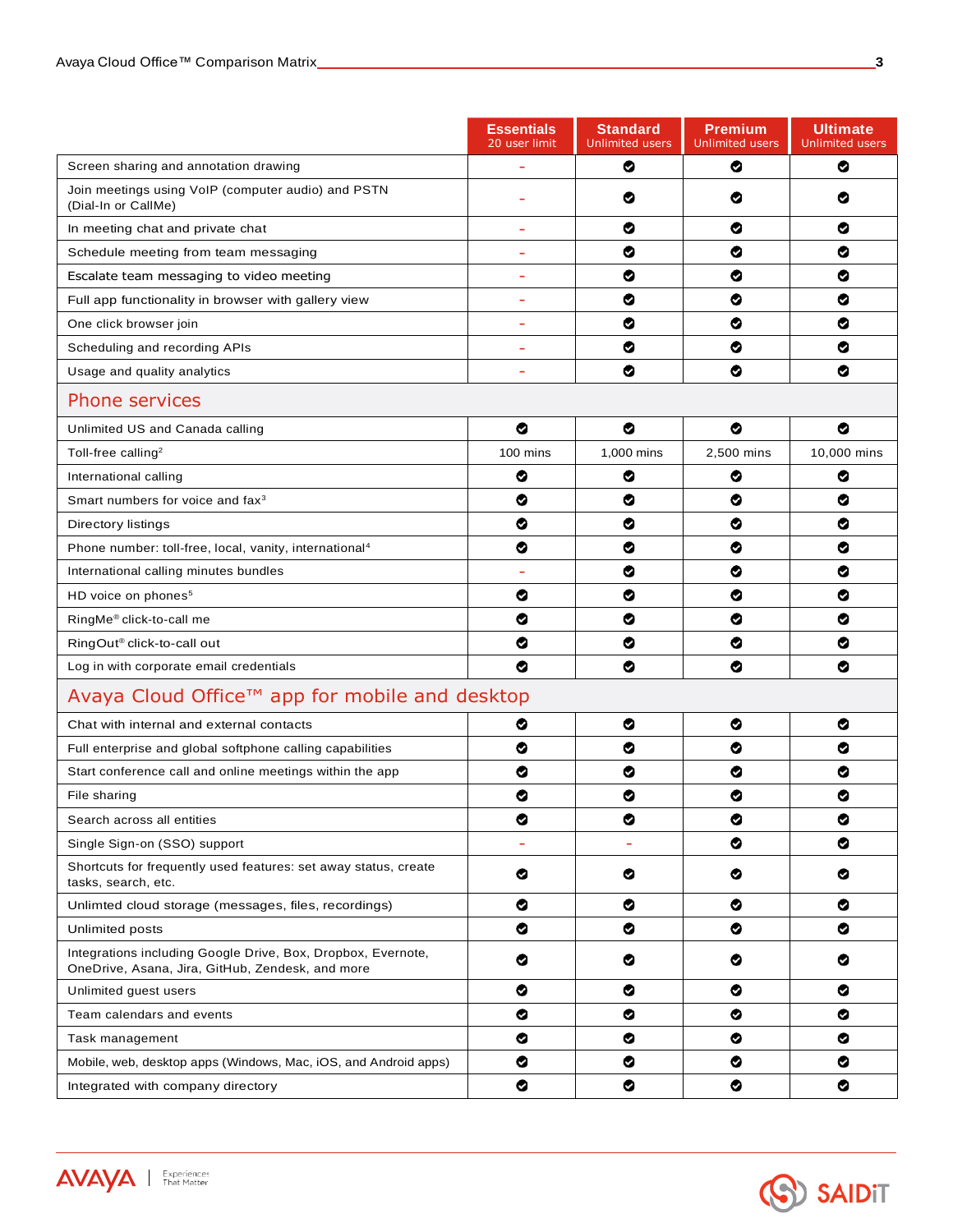**AVAYA** | Experiences

|                                                                                                                                      | <b>Essentials</b><br>20 user limit | <b>Standard</b><br><b>Unlimited users</b> | <b>Premium</b><br><b>Unlimited users</b> | <b>Ultimate</b><br><b>Unlimited users</b> |  |
|--------------------------------------------------------------------------------------------------------------------------------------|------------------------------------|-------------------------------------------|------------------------------------------|-------------------------------------------|--|
| Integrated video conferencing with screen sharing                                                                                    | ❤                                  | ❤                                         | ⊗                                        | ❤                                         |  |
| <b>Integrated SMS</b>                                                                                                                | ◎                                  | ◎                                         | ◎                                        | ❤                                         |  |
| In-app document previews                                                                                                             | ◎                                  | ◎                                         | ◎                                        | ◎                                         |  |
| Full telephony calling capability                                                                                                    | ◎                                  | ◎                                         | ◎                                        | ◎                                         |  |
| Data retention policies                                                                                                              | ◎                                  | ◎                                         | ◎                                        | ◉                                         |  |
| Content retrieval and search                                                                                                         | ❤                                  | ◎                                         | ◎                                        | ❤                                         |  |
| Compliance exports                                                                                                                   | ❤                                  | ❤                                         | ◎                                        | ◙                                         |  |
| Auto-provisioning                                                                                                                    | ❤                                  | ❤                                         | ❤                                        | ⊗                                         |  |
| Advanced administration controls                                                                                                     | ❤                                  | ❤                                         | ❤                                        | ⊗                                         |  |
| Internet fax                                                                                                                         |                                    |                                           |                                          |                                           |  |
| Send and receive without a fax machine                                                                                               | ÷                                  | ◎                                         | ◎                                        | ◙                                         |  |
| Get faxes by email                                                                                                                   | ÷                                  | ◎                                         | ◎                                        | ◎                                         |  |
| Send faxes using a fax machine with the analog adapter                                                                               | ÷                                  | ◎                                         | ◎                                        | ◎                                         |  |
| Scan to fax directly from desktop <sup>6</sup>                                                                                       | ÷                                  | ❤                                         | ❤                                        | ⊗                                         |  |
| Drag and drop files as attachments                                                                                                   | ÷                                  | ❤                                         | ❤                                        | ❤                                         |  |
| Integrations                                                                                                                         |                                    |                                           |                                          |                                           |  |
| Internet fax                                                                                                                         | $\overline{\phantom{a}}$           | ◎                                         | ◎                                        | ❤                                         |  |
| Microsoft Office and Outlook <sup>6</sup>                                                                                            | ◎                                  | ◎                                         | ◎                                        | ◉                                         |  |
| Google (Gmail, Chrome, Google Docs)                                                                                                  | ◎                                  | ◎                                         | ◎                                        | ◉                                         |  |
| Office 365 (mail)                                                                                                                    | ❤                                  | ❤                                         | ❤                                        | ◙                                         |  |
| Skype for Business                                                                                                                   | ❤                                  | ❤                                         | ❤                                        | ⊗                                         |  |
| Salesforce                                                                                                                           | ÷                                  | ÷                                         | ❤                                        | ◙                                         |  |
| Oracle Sales Cloud                                                                                                                   | ÷                                  | $\overline{\phantom{0}}$                  | ◎                                        | ⊗                                         |  |
| Zendesk <sup>6</sup>                                                                                                                 | ÷                                  | Ξ                                         | ⊗                                        | ❤                                         |  |
| Desk.com                                                                                                                             | ÷                                  | ÷                                         | ◎                                        | ◎                                         |  |
| ServiceNow                                                                                                                           | ÷                                  | ÷                                         | ◎                                        | ◎                                         |  |
| Archiver                                                                                                                             | $\equiv$                           |                                           | ◎                                        | ◎                                         |  |
| Box                                                                                                                                  | ÷,                                 | ÷                                         | ◎                                        | ❤                                         |  |
| Active Directory support                                                                                                             | ÷                                  | L,                                        | ◎                                        | ◉                                         |  |
| Avaya Cloud Office™ phone mobile app                                                                                                 |                                    |                                           |                                          |                                           |  |
| Supports iPhone, iPad, and Android smartphones and tablets                                                                           | ❤                                  | ❤                                         | ❤                                        | ❤                                         |  |
| Supports Apple Watch (iOS): get instant notification on your<br>Apple Watch                                                          | ❤                                  | ❤                                         | ❤                                        | ◉                                         |  |
| Unified number for phone, fax, and text <sup>3</sup>                                                                                 | ❤                                  | ❤                                         | ❤                                        | ❤                                         |  |
| Pre-call and active call management                                                                                                  | ❤                                  | ❤                                         | ❤                                        | ❤                                         |  |
| Auto call handoff between Wi-Fi and 3G/4G; call continuation<br>during network handoff                                               | ❤                                  | ❤                                         | ◎                                        | ⊗                                         |  |
| Conferencing: host meeting, send invitation with dial-in via text or<br>email, join meeting before host, one-tap join as participant | ÷                                  | ◎                                         | ◎                                        | ❤                                         |  |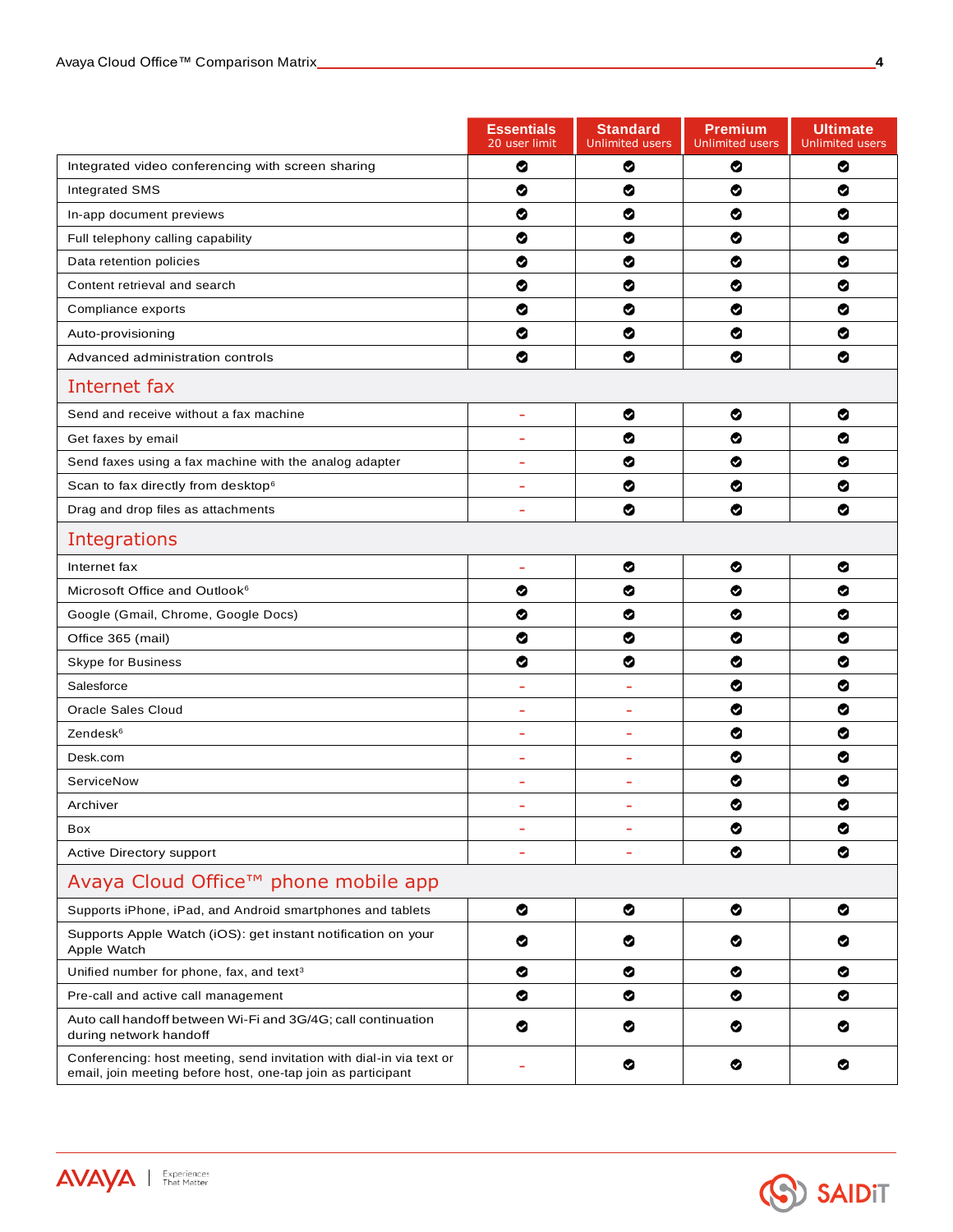**AVAYA** | Experiences

|                                                                                                                                           | <b>Essentials</b><br>20 user limit | <b>Standard</b><br><b>Unlimited users</b> | <b>Premium</b><br><b>Unlimited users</b> | <b>Ultimate</b><br><b>Unlimited users</b> |
|-------------------------------------------------------------------------------------------------------------------------------------------|------------------------------------|-------------------------------------------|------------------------------------------|-------------------------------------------|
| Integrated with company directory; imported contacts and<br>favorites are synced to the cloud and accessible from Avaya apps              | ❤                                  | ⊗                                         | ⊗                                        | ◎                                         |
| Host meetings from mobile devices                                                                                                         | ◙                                  | ❤                                         | ⊗                                        | ⊗                                         |
| Join meetings as a participant                                                                                                            | ❤                                  | ❤                                         | ❤                                        | ⊗                                         |
| Join now: integration with Google Calendar for one-tap-join<br>conferencing/meetings                                                      | ❤                                  | ⊗                                         | ❤                                        | ⊗                                         |
| Business SMS: send and receive texts (up to 1,000 characters) to<br>individuals and groups, join call and view web in a text thread       | ❤                                  | ◎                                         | ◎                                        | ల                                         |
| <b>Business MMS</b>                                                                                                                       | ◎                                  | ◎                                         | ◎                                        | ◎                                         |
| Call switch: instantly switch an active call between endpoints                                                                            | ❤                                  | ◎                                         | ◎                                        | ◎                                         |
| Send text to 911                                                                                                                          | ❤                                  | ◎                                         | ◎                                        | ⊗                                         |
| View colleagues' phone presence across devices                                                                                            | ❤                                  | ◎                                         | ◎                                        | ⊗                                         |
| Call screen with options to send to voicemail or reply with a<br>predefined or personal message in real time                              | ◎                                  | ◎                                         | ◎                                        | ⊗                                         |
| View report dashboard of call summary, queue activities, and user<br>activities (admin only)                                              | ◙                                  | ⊗                                         | ⊗                                        | ల                                         |
| HD voice enabled with clearer communications (OPUS codec<br>support with adoptive audio bandwidth based on the network)                   | ❤                                  | ❤                                         | ⊗                                        | ◎                                         |
| Voicemail-to-text (text transcription preview in message)                                                                                 | ❤                                  | ❤                                         | ⊗                                        | ◎                                         |
| Single Sign-on (SSO) support                                                                                                              | ÷,                                 |                                           | ⊗                                        | ⊗                                         |
| Roles and permissions support                                                                                                             | ❤                                  | ❤                                         | ❤                                        | ❤                                         |
| Interactive notifications from notification tray with quick<br>response options                                                           | ⊗                                  | ⊗                                         | ⊗                                        | ల                                         |
| Quick swipe for actions for messages, favorites, documents,<br>and draft/outbox (iOS)                                                     | ◎                                  | ◎                                         | ◎                                        | ⊗                                         |
| Supports spotlight search (iOS only)                                                                                                      | ❤                                  | ◎                                         | ◎                                        | ◎                                         |
| Supports 3D touch (iOS only)                                                                                                              | ❤                                  | ◎                                         | ◎                                        | ⊗                                         |
| Display caller ID on "To" field<br>(lists the number a caller dialed)                                                                     | ◎                                  | ◎                                         | ◎                                        | ల                                         |
| VolP country blocking <sup>7</sup>                                                                                                        | ❤                                  | ◎                                         | ◎                                        | ◎                                         |
| Avaya Cloud Office™ phone desktop app                                                                                                     |                                    |                                           |                                          |                                           |
| Support Windows and Mac                                                                                                                   | ❤                                  | ❤                                         | ❤                                        | ◉                                         |
| Answer calls directly from the desktop app                                                                                                | ❤                                  | ❤                                         | ❤                                        | ✅                                         |
| Make outbound calls from the desktop app (with direct dial)                                                                               | ❤                                  | ❤                                         | ❤                                        | ✅                                         |
| Single Sign-on (SSO) support                                                                                                              | $\equiv$                           | $\overline{\phantom{a}}$                  | ❤                                        | ❤                                         |
| Support Plantronics headsets with call control                                                                                            | ❤                                  | ◎                                         | ◎                                        | ⊗                                         |
| Active call management: mute/unmute, transfer, record, park<br>(private or public), flip calls                                            | ❤                                  | ❤                                         | ◎                                        | ❤                                         |
| One single view for easy management of current call, incoming<br>calls, calls on hold                                                     | ❤                                  | ❤                                         | ⊗                                        | ◎                                         |
| Access voicemail and view fax directly from the app with options<br>to save, listen/view, reply, delete, block numbers, etc. <sup>3</sup> | ❤                                  | ◎                                         | ◎                                        | ◎                                         |
| View the caller's number and extension (if any) from an incoming call                                                                     | ◎                                  | ◎                                         | ◎                                        | ◎                                         |

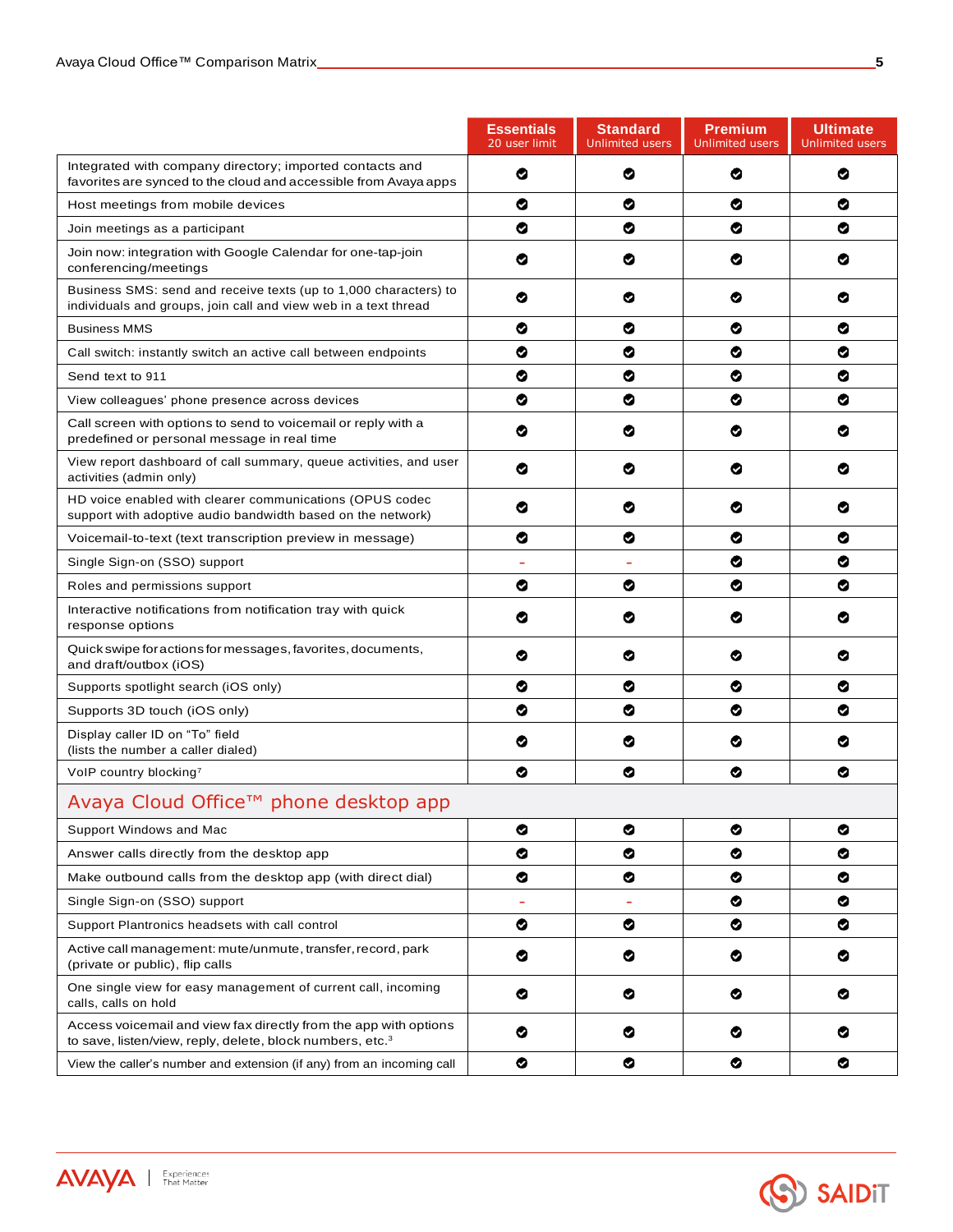|                                                                                                                                                                      | <b>Essentials</b><br>20 user limit | <b>Standard</b><br><b>Unlimited users</b> | <b>Premium</b><br><b>Unlimited users</b> | <b>Ultimate</b><br><b>Unlimited users</b> |
|----------------------------------------------------------------------------------------------------------------------------------------------------------------------|------------------------------------|-------------------------------------------|------------------------------------------|-------------------------------------------|
| View the caller's name (CNAME) from an incoming call                                                                                                                 | $\equiv$                           | $\overline{\phantom{0}}$                  | ◙                                        | ◙                                         |
| Call screen with options to ignore calls, send to voicemail, or reply<br>with a predefined or personal message in real time                                          | ❤                                  | ⊗                                         | ◎                                        | ◙                                         |
| Integrated with company directory: imported contacts and<br>Favorites are automatically synced to the the cloud and accessible<br>from Avaya apps                    | ⊗                                  | Ø                                         | ల                                        | ల                                         |
| Head-up display (HUD)                                                                                                                                                | ❤                                  | ❤                                         | ❤                                        | ⊗                                         |
| Call monitoring from HUD (monitor, whisper, barge-in, takeover)                                                                                                      | $\overline{\phantom{a}}$           | $\overline{a}$                            | ⊗                                        | ❤                                         |
| View colleagues' phone presence status from contacts, favorites, etc.                                                                                                | ❤                                  | ❤                                         | ⊗                                        | ☎                                         |
| Conferencing: host meeting, send invitation with dial-in                                                                                                             |                                    | ◎                                         | ◎                                        | ❤                                         |
| Access to online meetings                                                                                                                                            | ◎                                  | ◎                                         | ◎                                        | ◓                                         |
| Join Now: integration with Google Calendar for one-click join to<br>conferencing/meetings                                                                            | ⊗                                  | ⊗                                         | ❤                                        | ◎                                         |
| Business SMS: send and receive texts (up to 1,000 characters) to<br>individuals and groups; join call and view web in a text thread with<br>an easy tap              | ◉                                  | ◎                                         | ◎                                        | ◙                                         |
| <b>Business MMS</b>                                                                                                                                                  | ❤                                  | ⊗                                         | ❤                                        | ◎                                         |
| Call switch: instantly switch an active call between endpoints                                                                                                       | ❤                                  | ⊗                                         | ⊗                                        | ⊗                                         |
| Send and receive texts with emoji support                                                                                                                            | ❤                                  | ◎                                         | ◎                                        | ◎                                         |
| HD voice-enabled with clearer communications (OPUS codec<br>support with adoptive audio bandwidth based on the network)                                              | ⊗                                  | ❤                                         | ◎                                        | ◙                                         |
| Set outbound caller IDs for calls and texts                                                                                                                          | ◙                                  | ⊗                                         | ⊗                                        | ☎                                         |
| Integration with Microsoft Outlook/Office; reach your contacts<br>directly from within Microsoft Office applications; automatic<br>photo input support; Windows only | ❤                                  | ◎                                         | Ø                                        | ల                                         |
| Integrated with Mac Address Book/Mac photo support <sup>8</sup>                                                                                                      | ❤                                  | ❤                                         | ⊗                                        | ◎                                         |
| Option to print incoming faxes automatically <sup>6</sup>                                                                                                            |                                    | ⊗                                         | ◎                                        | ◉                                         |
| Click to call/click to fax (from applications and websites that<br>support call to:, tel:, and fax: protocols) <sup>3</sup>                                          | ◎                                  | ◎                                         | ⊗                                        | ◙                                         |
| Voicemail-to-text (text transcription preview in message)                                                                                                            |                                    |                                           | ◎                                        | ◎                                         |
| VolP country blocking <sup>7</sup>                                                                                                                                   | ❤                                  | ⊗                                         | ⊗                                        | ❤                                         |
| <b>Security</b>                                                                                                                                                      |                                    |                                           |                                          |                                           |
| Alphanumeric password                                                                                                                                                | ❤                                  | ❤                                         | ❤                                        | ❤                                         |
| Session timer                                                                                                                                                        | ❤                                  | ◎                                         | ◎                                        | ◉                                         |
| Business Association Agreement offers <sup>9</sup>                                                                                                                   | $\equiv$                           | ❤                                         | ❤                                        | ❤                                         |
| HIPAA setting <sup>10</sup>                                                                                                                                          | $\blacksquare$                     | ◎                                         | ◎                                        | ◎                                         |
| SSL encryption on server <sup>10</sup>                                                                                                                               | $\blacksquare$                     | ❤                                         | ❤                                        | ❤                                         |
| TLS/SRTP secure voice <sup>11</sup>                                                                                                                                  | $\equiv$                           | ◎                                         | ◎                                        | ❤                                         |
| Encryption at rest: encrypt all local data in mobile app and<br>desktop app <sup>10</sup>                                                                            | $\overline{\phantom{a}}$           | ❤                                         | ◎                                        | ◉                                         |
| Authorized apps manager                                                                                                                                              | ❤                                  | ◎                                         | ◎                                        | ❤                                         |
|                                                                                                                                                                      |                                    |                                           |                                          |                                           |